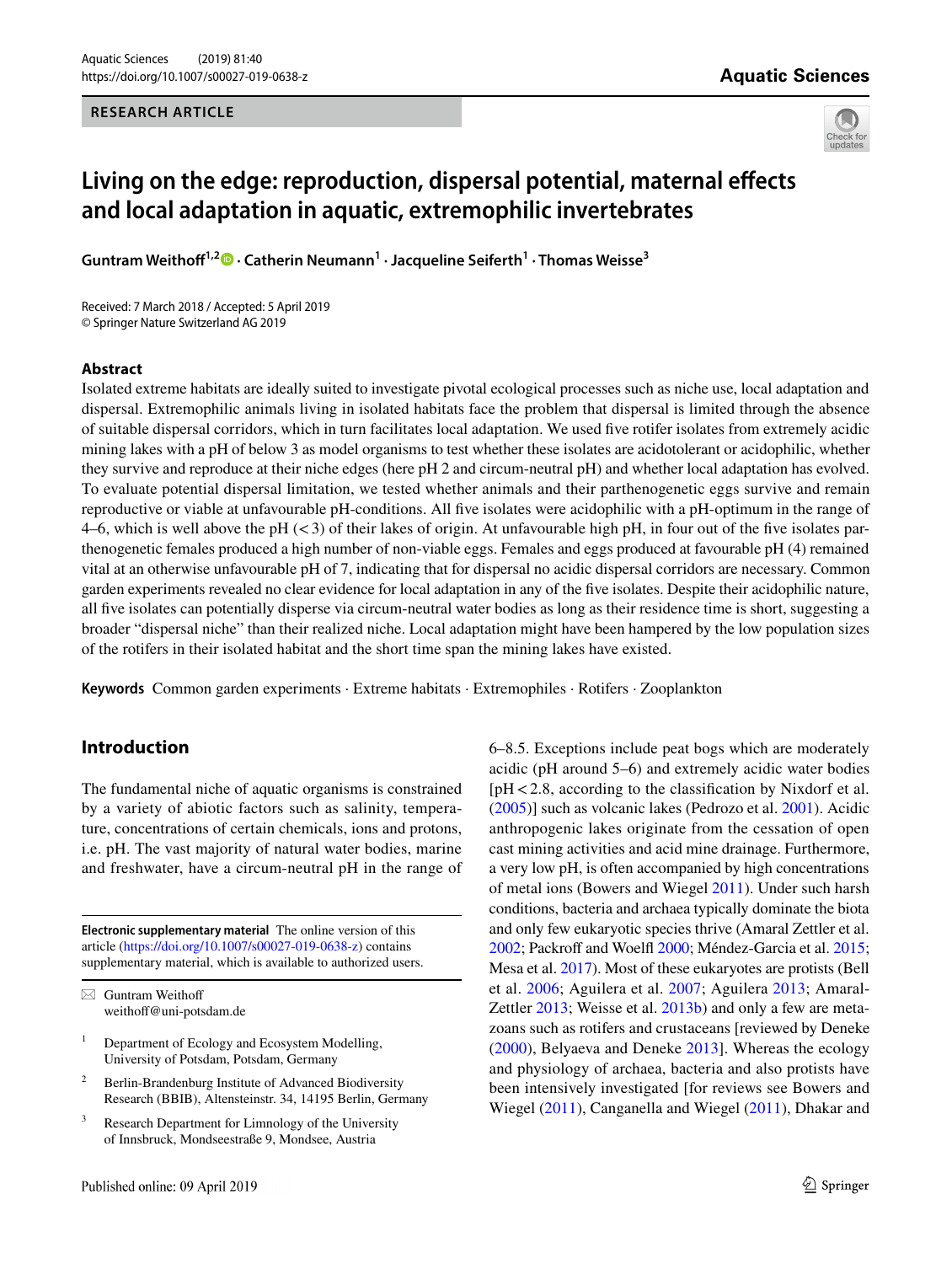Pandey [\(2016\)](#page-7-9)], studies on their consumers, the extremophile metazoans, are very rare.

Although extremely acidic lakes ( $pH < 2.8$ ) can be found on all continents, they are rare and isolated habitats (Kwong and Lawrence [1998;](#page-8-6) Pedrozo et al. [2001\)](#page-8-1). This isolation might hamper the dispersal of acidophilic species if they do not tolerate circum-neutral conditions in potential stepping stones. However, zooplankton can disperse on a local (metre to kilometre) and regional  $(>100 \text{ km})$  scale (Jenkins and Buikema [1998;](#page-8-7) Cáceres and Soluk [2002;](#page-7-10) Figuerola et al. [2005](#page-7-11); Vanschoenwinkel et al. [2009](#page-8-8)).

In isolated habitats, where dispersal capabilities are limited, the colonizing individual(s) might locally adapt to their new environment. Such local adaptation can be manifested by improved ftness of each deme (=local population) in its home habitat (Kawecki and Ebert [2004\)](#page-8-9). In this context, two scenarios are important: the "local vs. foreign" and the "home vs. away" criterion. The local vs. foreign criterion is fulflled, when the local population has a higher ftness in its home habitat than a foreign population and the home vs. away criterion is fulflled, when a population has a higher ftness in its home habitat than in a foreign habitat (Kawecki and Ebert [2004\)](#page-8-9).

In the present study we investigated three aspects of the pH tolerance of fve rotifer isolates from extremely acidic mining lakes and their potential for local adaptation. In the frst step, we aimed to elucidate the pH tolerance of the fve isolates covering a broad range from pH 2–8 using life-table experiments. We tested whether their occurrence in the feld is in the middle of their pH niche or at the niche edge. A striking result was that all fve isolates produced eggs at pH values of 6–8 that were not viable, i.e. the parthenogenetic mothers allocated resources into reproduction without reproductive success. Furthermore, egg production at pH 2 was low and eggs were also non-viable. In a second step, we further elucidated this phenomenon and tested (a) whether it is a direct pH effect on the eggs or a maternal effect and (b) whether eggs and adult females can tolerate periods of pH-conditions beyond their pH niche, which might facilitate dispersal. In the third step, we tested the hypothesis that the five isolates are locally adapted to their home environment by using "common garden" experiments. Therefore, we experimentally measured the ftness of each isolate in its home and foreign environment.

# **Materials and methods**

#### **Origin of animals and algae, stock cultures**

All five rotifer isolates were obtained from acidic mining lakes: *Cephalodella* sp. was isolated from mining lake 111  $(L111, ca. 51°30'N, 13°38'E)$  in Lusatia, Germany, and was

used in previous studies (Weithoff [2005](#page-8-10), [2007;](#page-8-11) Weithoff and Wacker [2007](#page-8-12); Wacker and Weithoff [2009](#page-8-13)). The exact species delimitation is still under way. Two strains of the recently described *Cephalodella acidophila* (Jersabek et al. [2011](#page-8-14)) were isolated from mining lake 130 (L130, 51°33ʹN, 13°43ʹE) in Lusatia and from an acidic mining lake in Langau (LLG, ca. 48°51ʹN, 15°44ʹE) in North–East Austria. Two strains of *Elosa woralli* Lord, 1891 were isolated from L111 and L130; *E. woralli* has never been recorded in LLG (Weithoff et al. [2010;](#page-8-15) Moser and Weisse [2011\)](#page-8-16). All rotifer strains occurred in the upper water layers of their respective lakes, only *Cephalodella* sp. exhibited a population maximum at a depth of ca.  $8 \text{ m in } L111$  (Weithoff  $2004$ ). The two Lusatian lakes are ca. 8 km apart, and they are about 330 km north of Lake Langau. All three lakes originated from lignite open-cast mining activities with subsequent flling with rising groundwater. L 111 is about 70 years old, L130 10 years and LLG 50 years. The low pH was generally uniform with depth in lakes 111 and 130, but increased to pH 5 from 5 to 8.5 m in LLG (Moser and Weisse [2011\)](#page-8-16). The food web in the lakes is similar (Kamjunke et al. [2004](#page-8-18); Moser and Weisse [2011](#page-8-16)): besides heterotrophic bacteria, mixotrophic *Chlamydomonas acidophila* (Chlorophyceae) and *Ochromonas* sp. (Chrysophyceae) dominate the plankton community (Tittel et al. [2005;](#page-8-19) Schmidtke et al. [2006\)](#page-8-20) and only few other algae were found e.g., diatoms and chlorophytes in the shallow, wind-exposed L130 (Weithoff et al. [2010](#page-8-15)). The only planktonic metazoans are rotifers; in L111 and L130 the potential top predator is the heliozoon *Actinophrys sol* (Bell et al. [2006\)](#page-7-2).

Stock cultures of animals and algae were grown in a medium adjusted to feld conditions (Bissinger et al. [2000\)](#page-7-12) with the key characteristics of  $pH = 2.65$  and high iron and sulfate concentrations of 145 mg L<sup>-1</sup> and 440 mg L<sup>-1</sup>, respectively. For all experiments, WC media with pH ranging from 2 to 8 were prepared. At pH 2 and 3 no bufer was used, citric acid was used at pH 4, MES was used at pH 5, TES was used at pH 6 and 7, and HEPES was used at pH 8 [modifed after Spijkerman [\(2005](#page-8-21))].

#### **Life‑table experiments to determine the pH niche**

The life-table experiments followed the procedure as in Weithoff ([2004](#page-8-17), [2007\)](#page-8-11). Prior to the experiments, animals were acclimated to the target pH. When pH conditions were too harsh for reproduction (e.g., pH 2, see Results), the closest pH where animals successfully reproduced was used for adaptation. From stock cultures, eggs were collected and supplied with an algal suspension of the target pH and an algal density of 50,000 cells mL−1 *Chlamydomonas acidophila* (~1.5 µg C mL<sup>-1</sup>). The neonates that hatched were then transferred randomly into separate microtitre well plates with 200 µL algal suspension of the same density and pH.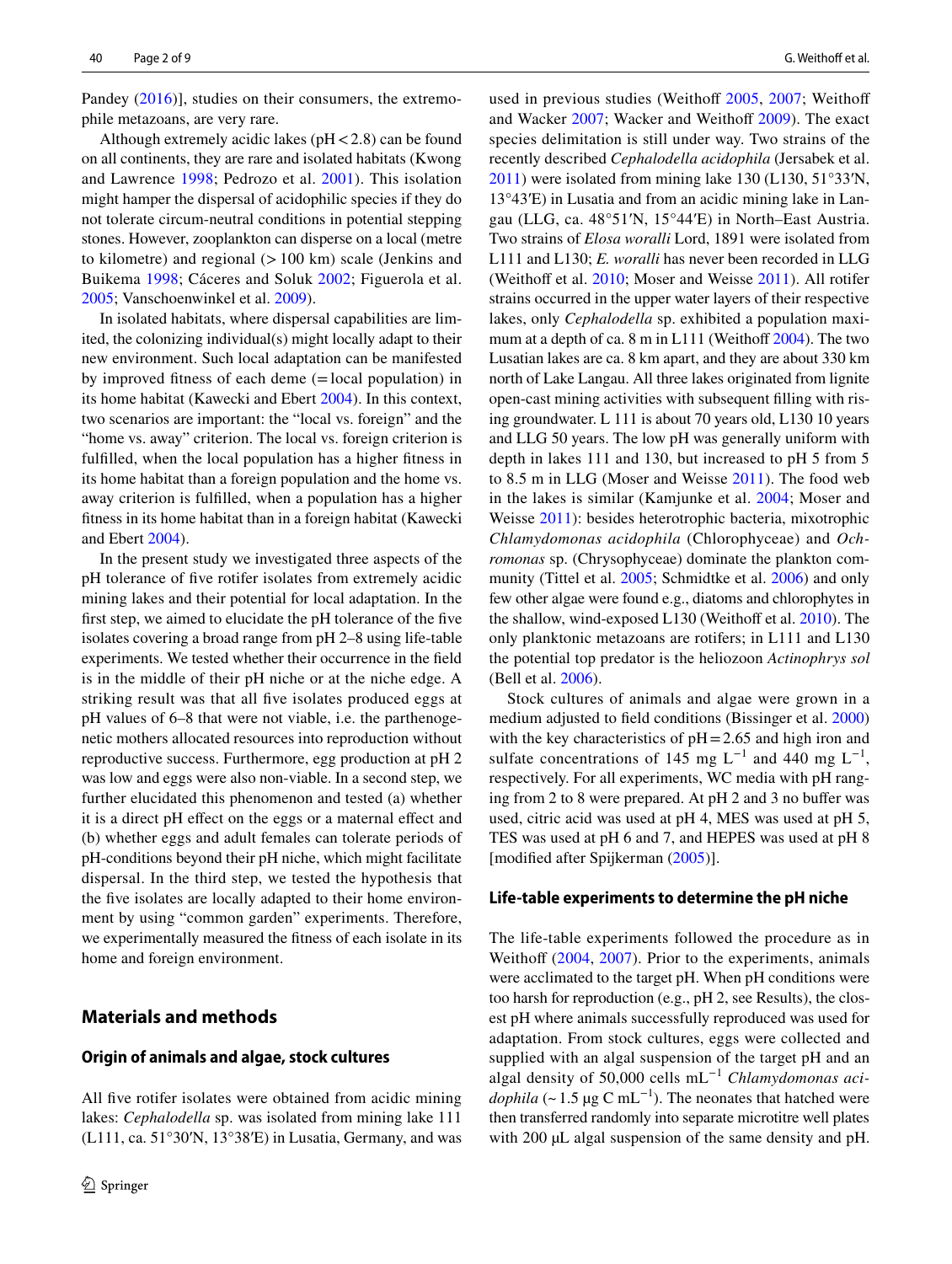From then onwards, animals were transferred daily into new wells with fresh algal suspensions. The survival, reproduction and viability of eggs were recorded until all animals had died, thus there were no censored data. Each treatment (i.e. each isolate at each pH) comprised 24 animals. In none of the total 35 life table runs (five isolates  $\times$  7 pH) the mothers became mictic, i.e. they reproduced exclusively parthenogenetically. The experiments were performed at 20 °C in the dark to prevent algal growth.

To test for differences in the mean number of eggs between species and pH a general linear model with a tuckey post hoc test was applied using strain and pH as fxed factors and number of eggs as the response variable. Hatching success was calculated as the percentage of viable eggs to the total number of eggs pooled for all 24 females per treatment. Since percentage is an aggregated value without variance, hatching success in response to pH was compared using a test for homogeneity for each strain separately. To calculate population growth rates ( $r$  days<sup>-1</sup>) from the results of the life table experiments, the equation by Lotka was used:  $\Sigma$  $e^{-rx} \times l_x m_x = 1$ , where *x* is the time in days,  $m_x$  is the number of viable eggs per surviving female at time  $x$  and  $l<sub>x</sub>$  is the proportion of surviving females at time *x*. It is assumed that all births in an interval between two consecutive observations occurred in the middle of each time interval. The growth rate *r* was estimated via an iterative procedure to an accuracy of *r* to the nearest 0.001 and the 95% confdence interval was calculated using the bootstrap procedure with 199 iterations with the software package R (Weithoff and Wacker [2007](#page-8-12)).

# **Egg‑transfer experiment**

To test whether the pH has a direct effect on the viability of eggs, the hatching success of eggs that were produced at pH 4 (typically viable) and 7 (typically non-viable) was tested at pH 2, 4 and 7. On day one, eggs (without any mothers) from stock cultures were collected in a Petri dish separately at pH 4 and 7 and provided with a satiating food algal suspension of 50,000 cells mL<sup>-1</sup>. The next day (day 2) ca. 300 hatched neonates at each of the two pH values were transferred individually into wells of a 96-well microtiter plate with 200 µl algal suspension. Since the neonates start reaching maturity within ca. 1 day, they were inspected on day 3whether or not they had reproduced; animals that had already reproduced were discarded. Then, every hour, newly produced eggs were recorded, the mothers of these eggs and the surrounding algal suspension removed and the eggs were washed with the target algal suspension of pH of 2, 4 or 7. On the following days the hatching success was recorded. For each separate treatment between 27 and 54 eggs were used. Since egg production at pH 2 was either very low or absent (see ["Results](#page-3-0)") these experiments

were only performed at an almost optimal pH and at a pH higher than optimal. All five rotifer isolates were tested.

## **Mother‑transfer experiments**

Since mothers produced non-viable eggs at pH 7, it was tested whether this effect is reversible, i.e. if mothers regain their ability to produce viable eggs when transferred back from pH 7 to 4. To test whether mothers lose their ability for successful reproduction when transferred from pH 4 to 7, this direction was also tested. Therefore, experiments were run similar to the egg-transfer experiments until day three. Mothers that had reproduced at the starting pH were then transferred to the target pH (from pH 4 to 7 or from pH 7 to 4). The following 3 days the hatching success of the eggs was recorded allowing for recovery in case females got stressed by the transfer to the new environment. No quantifcation was done, i.e. we monitored whether or not mothers regain production of viable eggs when transferred to pH 4 after they had produced non-viable eggs at pH 7 and vice versa.

# **Common garden experiments to test for local adaptation**

To test for local adaptation, the population development of all fve isolates was investigated in lake water of the three lakes of origin: Water samples of the three lakes were taken and transported to the laboratory. The ambient pH of the three lake waters at the sampling day were 2.70 for L111, 2.83 for L130 and 2.84 for LLG. These samples were fltered through 0.2 µm flters to remove all organisms including bacteria. Then, 50,000 cells mL−1 of the alga *Chlamydomonas acidophila* (Chlorophyta) were added to the three water samples. For each lake water, a *Chlamydomonas* isolate of the same lake was used (Weisse et al. [2011\)](#page-8-22). From these algal suspensions, 4 mL were pipetted into the wells of a 6-well microtiter plate and 10 neonates were added to each well as founder population. In the following, the algal suspension was renewed daily and the number of animals and eggs was recorded. All treatments were run in four replicates resulting in 60 separate wells (3 lakes $\times$ 5 isolates $\times$ 4 replicates). To test for differences in ftness response (measured as fnal abundance) among strains, a general linear model with strain and source water as fxed factors and ln fnal abundance of animals as response variable was applied. To further evaluate potential local adaptation a modifed approach from Hereford [\(2009](#page-7-13)) was used. Local adaptation was calculated as

,

$$
\frac{W_{local\ population\ i} - \overline{W}_{foreign\ populations}}{\overline{W}_{all\ populations\ in\ habitat\ i}}
$$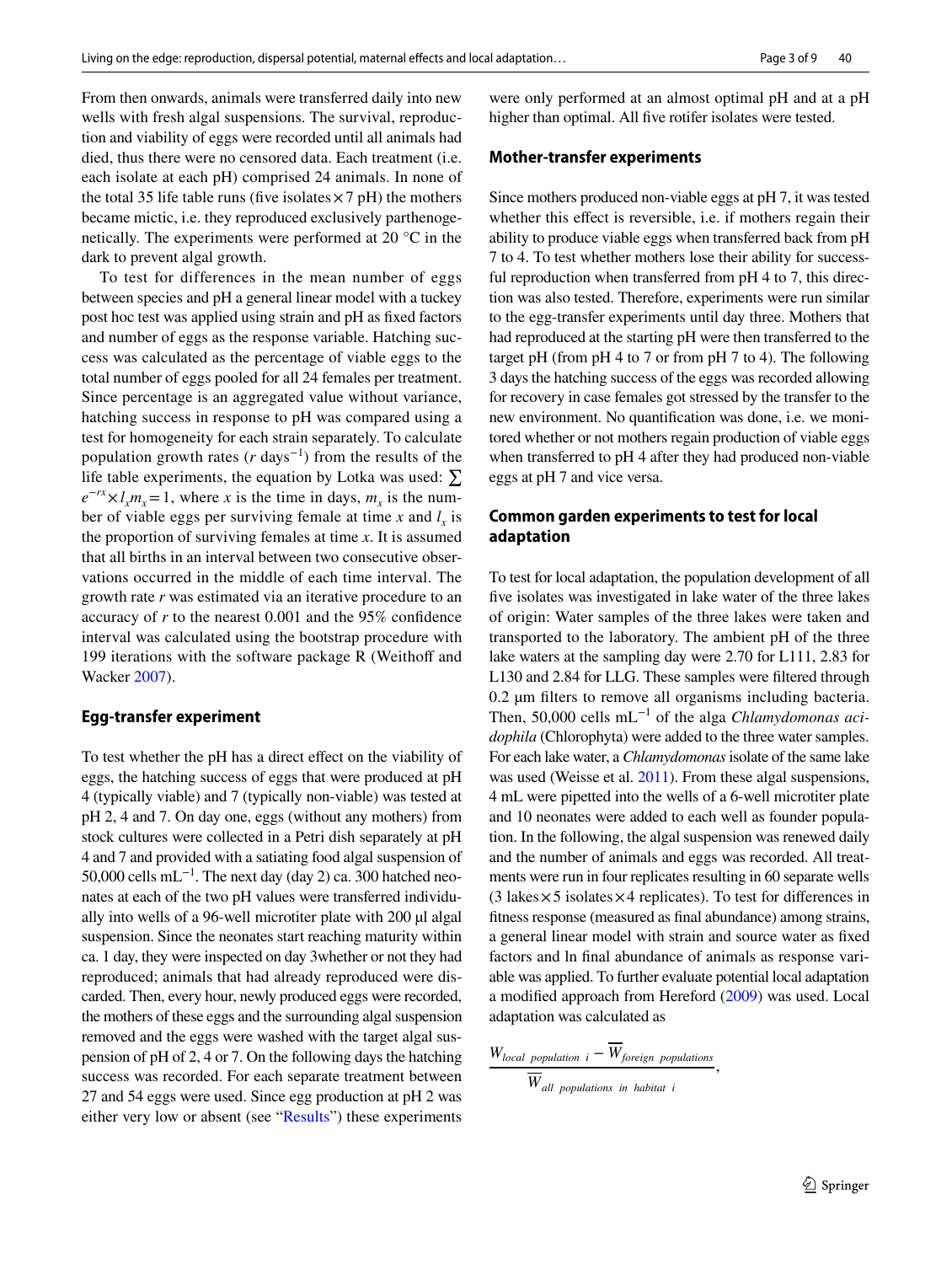where W is the fitness of an isolate (ln of final abundance). Positive values, when the 95% confdence interval does not include zero, indicate that local populations are better adapted to their habitat than foreign populations. Analogous, the home vs. away criterion was measured as

$$
\frac{W_{population\ i\ at\ home} - \overline{W}_{population\ i\ away}}{\overline{W}_{populations\ i\ in\ all\ habitats}}
$$

Here, positive values, when the 95% confdence interval does not include zero, indicate that populations have a higher ftness in their home habitat than in other habitats.

.

# <span id="page-3-0"></span>**Results**

#### **The pH niche (life‑table experiments)**

The five rotifer isolates differed in their reproduction (number of viable eggs,  $F = 171$ ,  $df = 4$ ,  $p < 0.001$ ) and this was strongly driven by the pH ( $F = 379$ , df = 6, p < 0.001). All isolates had their highest reproduction at acidic conditions: *C. acidophila* from both lakes had the highest reproduction at pH 4, *Cephalodella* sp. (L111) at pH 4–6 and *E. woralli* from L111 at pH 4–6 and from L130 at 5–6 (post hoc comparisons) (Fig. [1](#page-3-1)). The hatching success varied among species and was strongly dependent on the pH (separate tests for homogeneity,  $\chi^2$  ranged from 143 to 239,  $df = 6$ ,  $p < 0.001$ ). At the lower end of the investigated pH range (pH 2) either no eggs were produced as in *C. acidophila* and *E. woralli* from L130 or very few with low hatching success as in *Cephalodella* sp. from L111. Only *C. acidophila* from LLG and *E. woralli* from

L111 produced a number of eggs theoretically sufficient to maintain a population i.e. more than one egg per female, but none of these eggs was viable. At the upper end of the pH range (pH 6–8), the three species exhibited a diferent pattern. *Cephalodella* sp. reproduced at a similarly high level as at pH 4 and 5, however the hatching success drastically declined to almost zero at pH 8. A slightly diferent pattern was found for *C. acidophila* from both lakes, L130 and LLG. From optimal reproduction i.e. a high number of eggs along with a high hatching success at pH 4, the number of eggs decreased with increasing pH up to pH 6 and 7. At pH 8, the total number of produced eggs was relatively high and comparable to pH 3 and 4. Interestingly, hatching success was high only at pH 3–5 and zero at all other tested pH values. Thus, positive growth is restricted to a narrow pH range from slightly below pH 2.65 (pH of the stock cultures) to a pH of 6. *E. woralli* tolerated a broader pH range than *C. acidophila* with a broader maximum and high reproduction and hatching success at pH 6. However, as for the other isolates, reproduction at pH 8 was still high but eggs were completely non-viable.

From the life table data population growth rates were calculated assuming all eggs were viable (maximum potential growth rate) as well as taking only the viable eggs into account (realized growth rate). At optimal conditions (i.e. acidic pH), all fve isolates exhibited high realized population growth rates in the range of  $0.8-1.2 \text{ day}^{-1}$ , which are comparable to rotifers from neutral habitats, demonstrating that all isolates are well adapted to the low pH conditions. If all eggs were assumed viable at pH 8 the estimated growth rates ranged between 0.41 and 1.08 day−1 indicating a high, though worthless, reproductive investment given the lack of successful hatching (Table 1 in Supplementary Material).



<span id="page-3-1"></span>**Fig. 1** Results from life-table experiments. Top row, number of eggs per individual female, flled circles, viable eggs, open circles, total number of eggs. Bottom row, hatching success in percentage of viable eggs to total number of eggs, pooled for all 24 animals in each experimental trial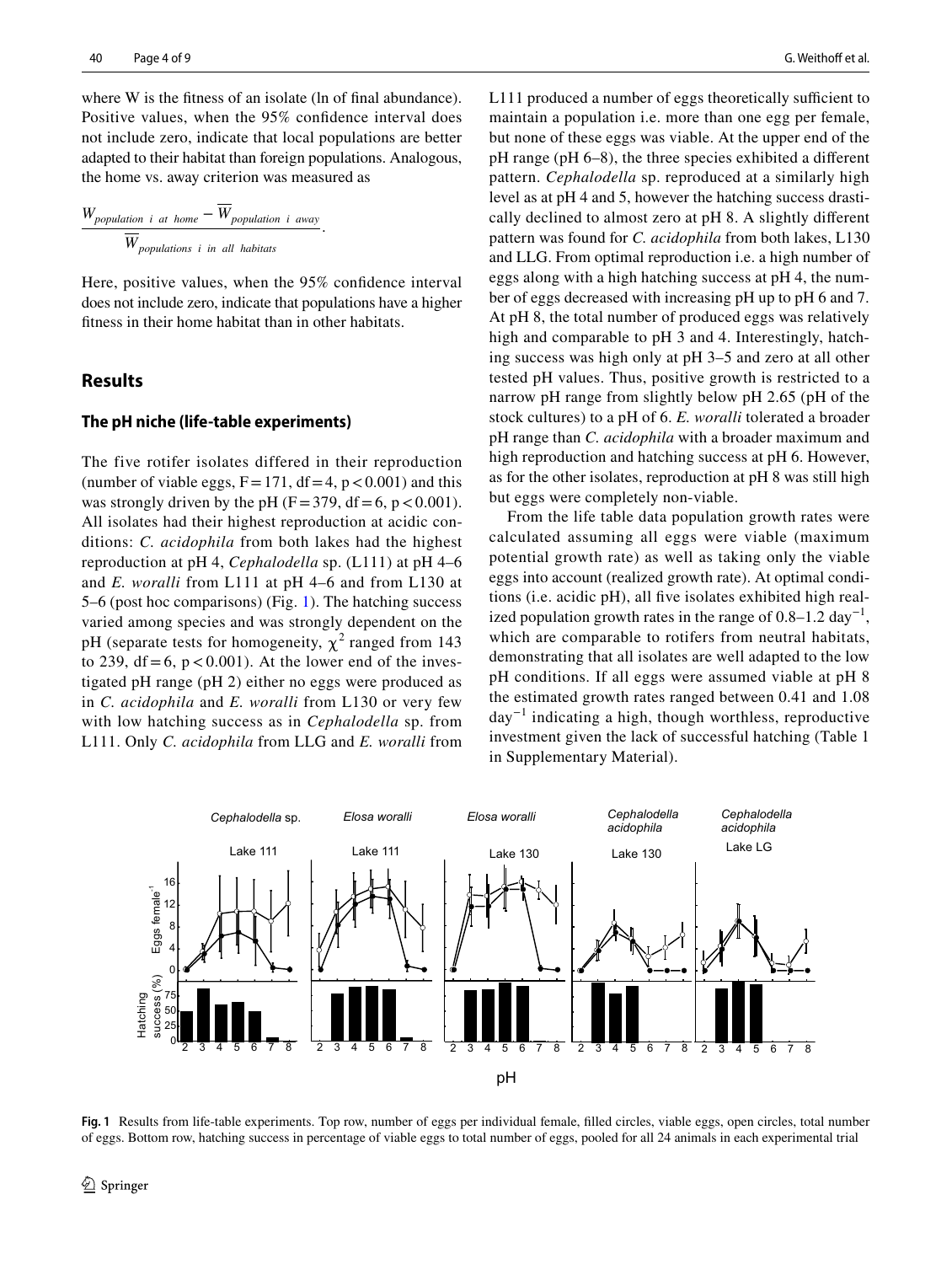#### **Egg transfer**

To investigate the effect of high reproductive effort despite zero percent hatching success, egg-transfer experiments were conducted. Eggs that were produced at pH 4, i.e. at or close to optimum conditions, were transferred to unfavourable pH conditions at  $pH$  [2](#page-4-0) and  $pH$  7 (Fig. 2a); the control group remained at pH 4. These eggs exhibited a hatching success comparable to that determined in the life table experiments (Figs. [1](#page-3-1) and [2](#page-4-0)) and served as controls. The eggs that were transferred to pH 2 within 1 h after they had been released from their mothers were all not viable for all fve isolates



<span id="page-4-0"></span>**Fig. 2** Results from the egg transfer experiment. Hatching success of eggs produced at pH 4 (**a**) and pH 7 (**b**), which were then transferred to pH 2 and 7 and to pH 2 and 4 respectively, a control group remained at the hatching pH. Open, white bars, *Cephalodella* sp. (from Lake 111), hatched, white bars *Cephalodella acidophila* from Lake 130 (diagonal) and Lake LG (horizontal), open, grey bars, *Elosa worallii* from Lake 111 and hatched grey bars *Elosa worallii* from Lake 130. When no bars are visible, the hatching success was 0%

of rotifers, suggesting a direct negative efect of the low pH on egg/embryonic development (Fig. [2](#page-4-0)a). In contrast, eggs remained viable when they were transferred from pH 4 to pH 7. Thus, a pH of 7 alone does not explain why the hatching success at pH 7 was very low or even zero when the eggs were also produced at pH 7. In accordance to that, eggs that were produced at pH 7 were almost completely non-viable at pH 4 and 2 (Fig. [2](#page-4-0)b). Only some neonates hatched at pH 7 from eggs from *E. worallii* L111, which is in agreement with the results from the life table experiments when also some neonates hatched at pH 7 (Fig. [1g](#page-3-1)). To summarize, at pH 2 it is a direct pH efect that prevents neonates from hatching whereas at pH 7 it is a maternal effect.

### **Mother transfer**

To further elucidate the maternal effect on hatching success and the relevance for dispersal, mothers were reared at pH 4 until they reproduced successfully and then transferred to pH 7. After the transfer to pH 7, almost all animals of the three isolates tested ceased successful reproduction, i.e. they produced eggs at pH 7 but the eggs were non-viable (Fig. [3](#page-5-0)). When mothers were transferred from pH 7 (after unsuccessful reproduction) to pH 4, then mothers from *E. worallii* and *C. acidophila* produced viable eggs within the following days (Fig. [3d](#page-5-0), f, h). *Cephalodella* sp. behaved diferently in that only about half of the animals that were transferred to pH 4 continued to reproduce (Fig. [3](#page-5-0)a) and from these mothers only very few produced viable eggs (Fig. [3b](#page-5-0)). These results demonstrate that at least *E. worallii* and *C. acidophila* are not affected during maturation at pH 7 since they reproduce successfully when transferred to pH 4.

## **Local adaptation (common garden experiments)**

Overall, all fve isolates exhibited a similar response to the transfer to the different lake waters  $(F = 2.23, df = 4,$  $p=0.081$ ) however, final abundance differed in response to the lake water  $(F=4.99, df=2, p=0.011)$  and was consistently high in L 111 water. This indicates that this environment is favourable for all isolates independent of their lake of origin. Consequently, when testing for the home vs away criterion (Fig. [4,](#page-6-0) shaded areas), only the isolates from L111 exhibited positive values for local adaptation, whereas the other strains had negative values (*E. woralli* and *C. acidophila* from L130) or values around zero (C. *acidophila* from LLG). The local vs foreign criterion could only be tested for *C. acidophila* and *E. woralli* because these two species were found in more than one lake. No consistent result was found, but *E. woralli* from L111 and *C. acidophila* from LG performed slightly better in their home environment as their conspecifcs from the other lake. To summarize, lake water from L111 together with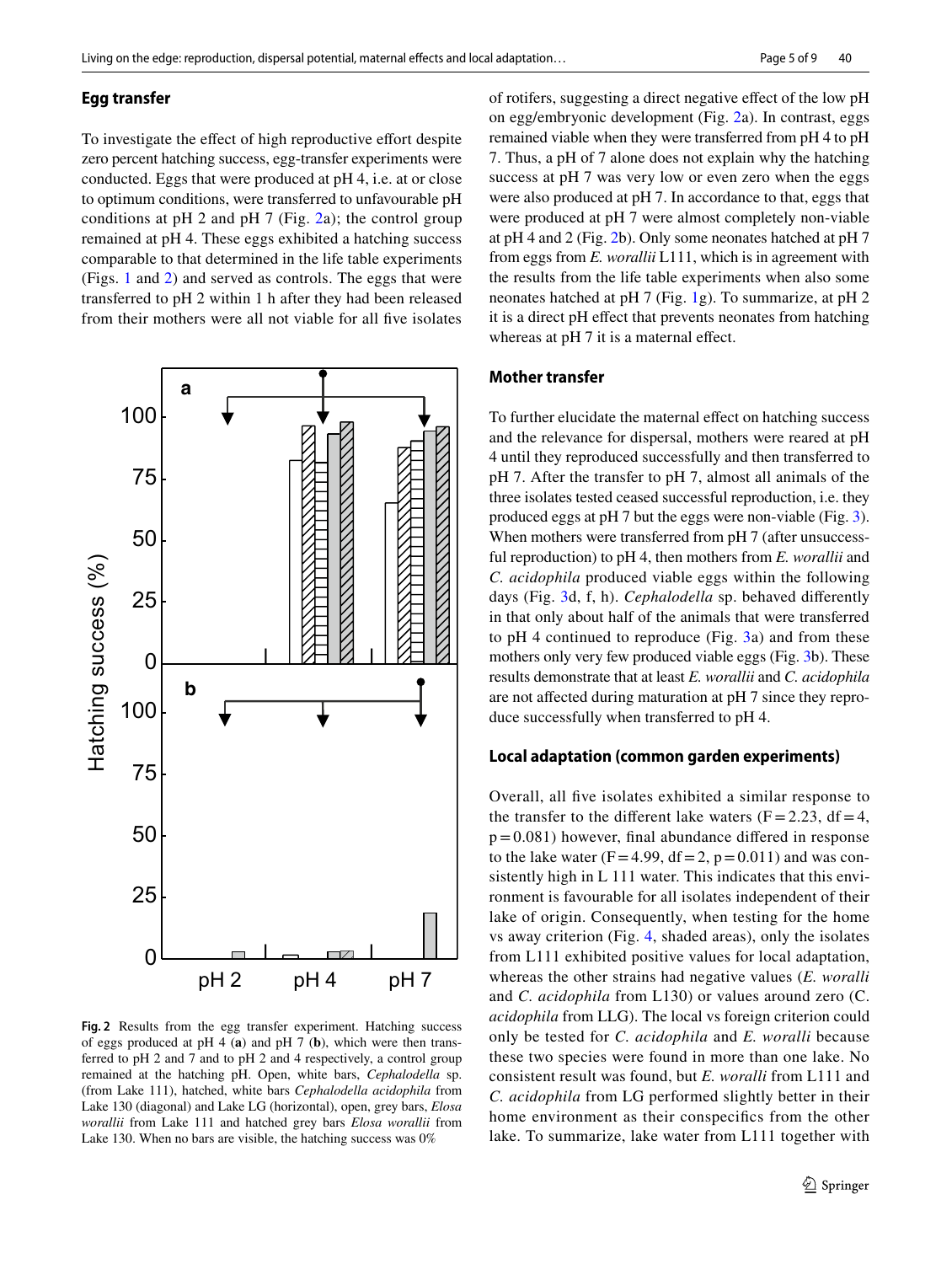

<span id="page-5-0"></span>**Fig. 3** Results from the mother transfer experiment. Percentage of females that reproduced at pH 4 after their frst reproduction at pH 7 (left, **a**, **c**, **e**, **g**) and vice versa (right, **b**, **d**, **f**, **h**). *Cephalodella* sp., (**a**, **b**); *Cephalodella acidophila* from Lake 130, (**c**, **d**); *Cephalodella acidophila* from Lake LG, (**e**, **f**); *Elosa worallii* from Lake 111, (**g**, **h**). Open bars, production of non-viable eggs, solid bars, production of viable eggs

the food source from L111 provided the best environment for all fve isolates. No home vs. away efect was found and only weak evidence (in two out of four cases) was found for a local vs. foreign efect demonstrating no clear sign for local adaptation.

# **Discussion**

## **pH niche**

All fve isolates are extremophiles i.e. their maximal reproduction was found at acidic conditions and population growth rates were negative at neutral pH. This fnding is new for *Cephalodella* sp. from L111 and *C. acidophila* from L130 as well as for the *Elosa* isolates and confrms previous fndings for *C. acidophila* from LLG (Weisse et al. [2013a](#page-8-23)). However, the pH in the lakes of their origin was well below the pH optimum for all fve isolates demonstrating that the environmental conditions in their habitat are suboptimal. It was hypothesized earlier that their success in the extremely acidic environment is mainly due to low predation pressure and competitor release, because in L111 mortality by heliozoan is low and food has been proven a limiting factor (Weithoff  $2004$ ). This suggests that their occurrence in the extremely acidic mining lakes indicates rather a refuge from otherwise adverse conditions than their preferred habitat (Weisse et al. [2013a](#page-8-23)).

A striking feature found for all fve rotifer isolates was that they reproduce at circum-neutral pH conditions, but eggs were not viable. A similar pattern has been found for five different *Brachionus* species, however at their lower pHrange (Yin and Niu [2008](#page-8-24)). In that study, egg mortality was exceptionally high at pH 5 and/or 6 compared to circum-neutral or alkaline pH conditions. From an evolutionary point of view, it is extremely disadvantageous to allocate resources into egg production without reproductive success. Although the ultimate mechanism behind this pattern is not yet clear, two potential factors can be excluded by our results: (1) we demonstrate that the high (here: circum-neutral) pH itself does not cause the high egg mortality since eggs that were produced at pH 4 remained viable at pH 7. (2) It is not an aberration during the maturation of the females, since mothers that produced non-viable eggs at pH 7 were able to produce viable eggs at pH 4 when transferred after their frst reproduction, except for *Cephalodella* sp. which appears to be irreversibly adversely afected by pH 7. Thus, it is most likely that processes during egg production lead to the high egg mortality. This is underlined by the fact that eggs produced at pH 7 remained non-viable when transferred to pH 4, the optimal pH for population growth for all fve isolates in this study.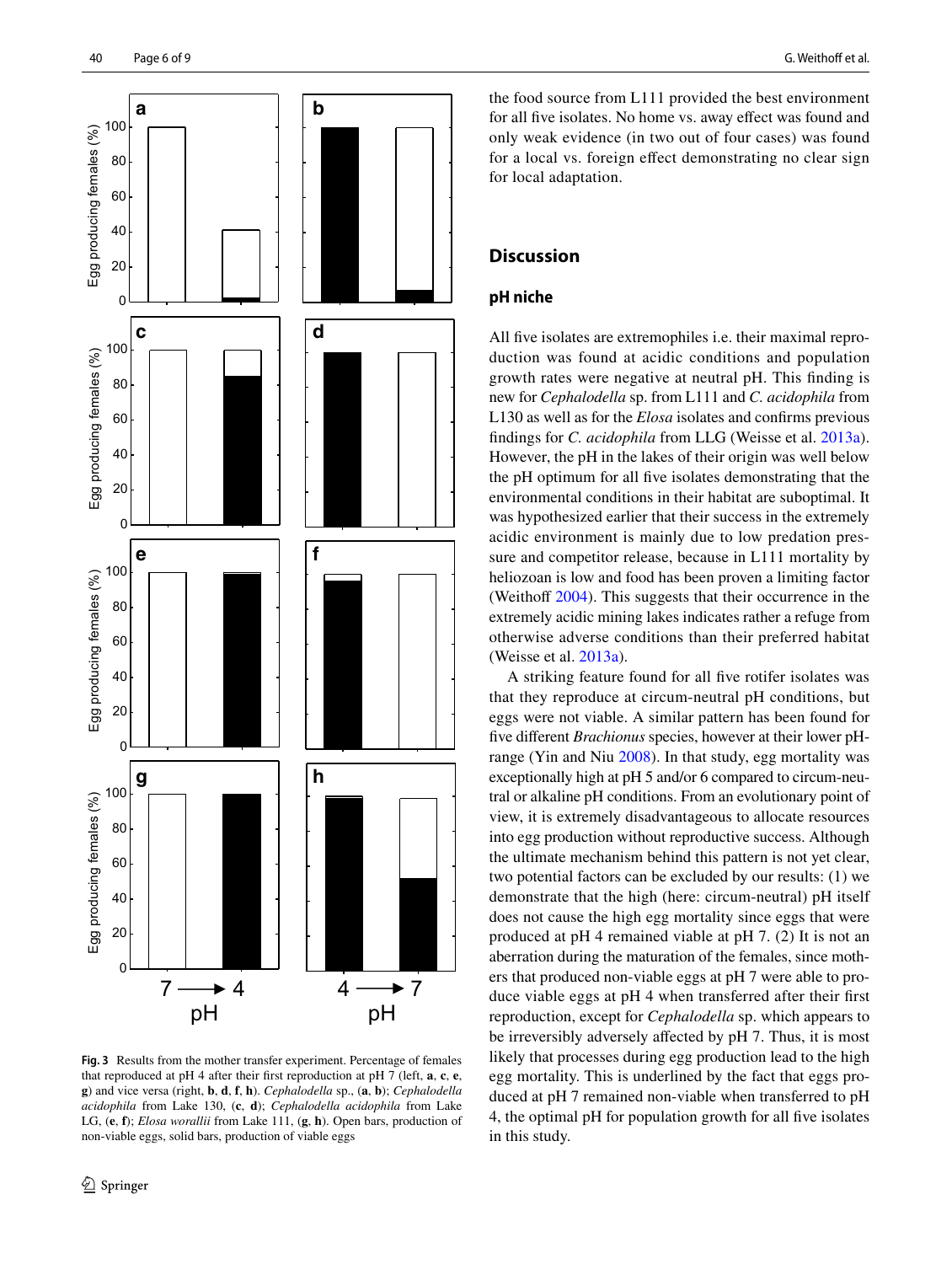<span id="page-6-0"></span>Fig. 4 Results from the common garden experiments on local adapta- ▶ tion, error bars indicate the 95 % confdence interval. Left, Shaded areas display the home (H) versus away (A) criterion. When data are positive and the error bars do not include zero, the strain had a higher ftness in its own habitat than foreign habitats (away); right, local (L) versus foreign (F) criterion. When data are positive and the error bars do not include zero, the local strain had a higher ftness than the foreign strain. Each isolate was reared in lake water from the three study lakes with their respective isolate of the chlorophyte *Chlamydomonas acidophila*

#### **Implications for dispersal–dispersal niche**

Despite the acidophilic nature of all fve investigated isolates, dispersal via circum-neutral dispersal corridors is possible, because animals and eggs do survive pH-conditions beyond their realized ecological niche in their respective habitat. In directly connected water bodies, e.g. ponds that are connected by running waters, zooplankton dispersal can be measured relatively easily and leads to homogenized species richness between ponds, whereas local factors, both biotic and abiotic, structure the communities (Cottenie et al. [2003\)](#page-7-14). Dispersal between unconnected water bodies is much more difficult to measure and thus less well understood. Using experimental mesocosms, Cáceres and Soluk [\(2002](#page-7-10)) showed that dispersal by wind can be an efective pathway for the colonization. In that study, rotifers were the fastest colonizers with *Cephalodella* sp. being the fastest among rotifers. Crustaceans needed much more time to colonize the mesocosms than rotifers, a pattern also found for newly created ponds in Belgium (Frisch et al. [2012](#page-7-15)) or experimental ponds in the US (Jenkins and Buikema [1998\)](#page-8-7). Another dispersal pathway is via animal vectors such as water birds, either internally in the digestive system or externally attached to birds´ feet or plumage (Figuerola and Green [2002;](#page-7-16) Figuerola et al. [2005](#page-7-11); Frisch et al. [2007\)](#page-7-17). These vectors move fast enough to disperse animals with life spans as short as the studied rotifers. The dispersal ways and the colonization of the lakes from where the isolates of this study originate are unclear. Water birds appear to avoid extremely acidic lakes (pers. observation), however, un-experienced birds might visit these lakes from time to time. Since in our laboratory cultures males or resting eggs have never been found we might speculate that live animals or subitaneous eggs are relevant for the dispersal. It was shown, for example for bacteria and archaea, that even pH-neutral lake water harbours extremophilic species (Low-Décarie et al. [2016](#page-8-25)). In conclusion, although the pH niche of all fve isolates is restricted to acidic waters, the "dispersal niche" might include circum-neutral water bodies as stepping stones, at least when the residence time of the animals or eggs is short. This might be true for many other passively dispersing animals that do not require suitable dispersal corridors.

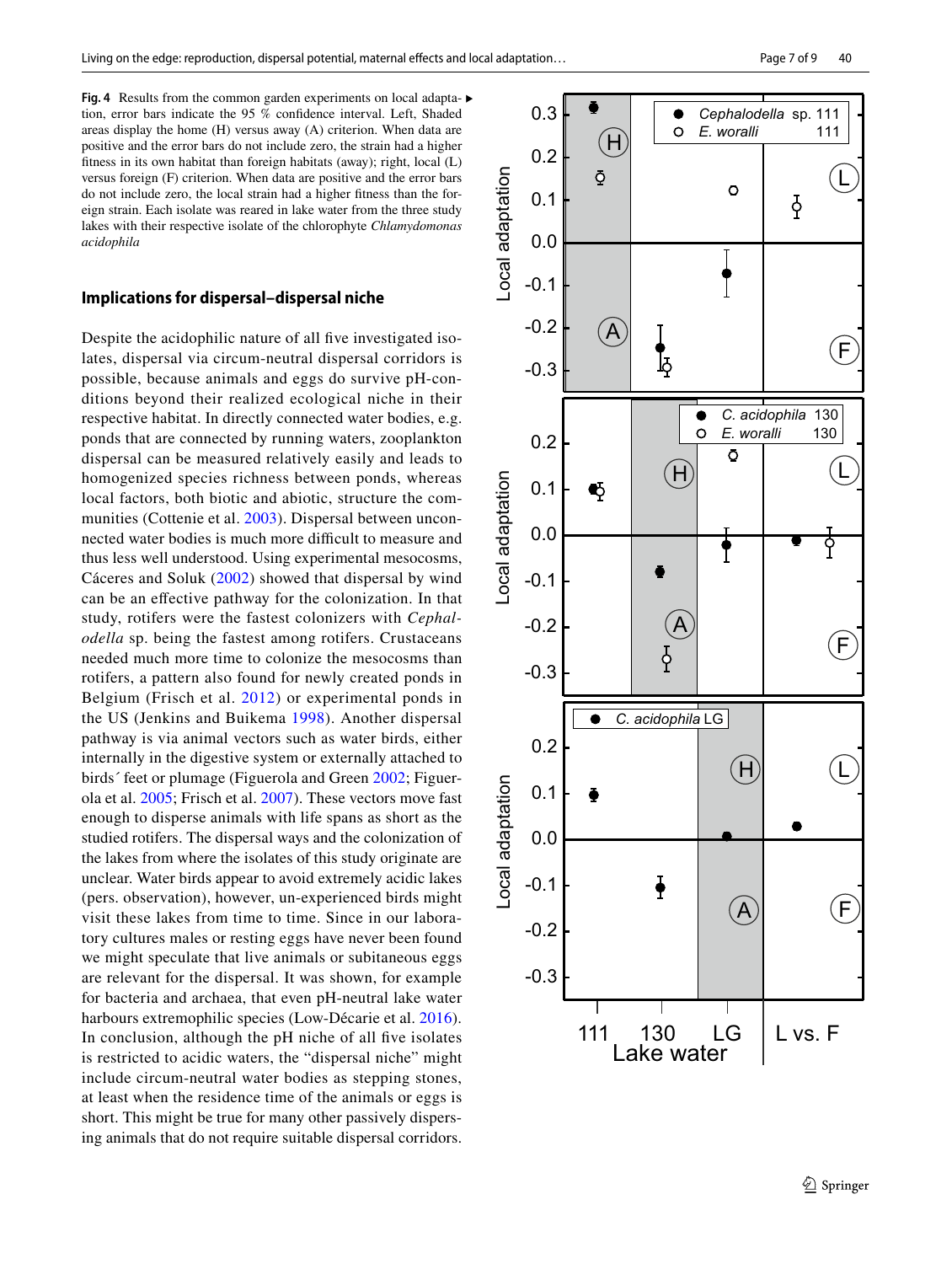#### **Local adaptation**

In principal, it is assumed that natural selection is the key driving force for genetic diferentiation and local adaptation (Linhart and Grant [1996](#page-8-26)). This mechanism is reinforced, when gene flow is hampered by geographic isolation (Slatkin [1985;](#page-8-27) Savolainen et al. [2007\)](#page-8-28). For all fve isolates, a clear habitat efect was found i.e. the animals performed diferently in diferent lake waters. However, no clear indication of local adaptation was found. These fndings difer in some respect from previous results for protists: the chlorophyte *Chlamydomonas acidophila*, the chrysophyte *Ochromonas* sp. and the ciliates *Oxytricha acidotolerans* and *Urosomoida* sp. [originally named *Oytricha* sp. in Weisse et al. ([2011](#page-8-22)), taxonomic affiliation corrected by Weisse et al. ([2013b\)](#page-8-5)]. *Chlamydomonas acidophila* from L 111, for example, performed equally well in all lake waters but in its home environment the L 111 isolate exhibited higher growth rates than isolates from the other two lakes, thus fulflling the 'local vs. foreign' criterion of local adaptation (Kawecki and Ebert [2004](#page-8-9)). This effect levelled off in lake water from L LG where *Chlamydomonas acidophila* isolates from all three lakes exhibited the same growth rate (Weisse et al. [2011\)](#page-8-22). Taking into account that local adaptation takes time  $(=\text{many})$ generations), one might speculate that protists with high abundances and high (potential) growth rates adapt faster to local conditions than multicellular organisms such as rotifers with their lower growth rates, low abundances and food limitation (Weithoff [2004](#page-8-17)). Leimuu and Fischer ([2008](#page-8-29)) found in a meta-analysis of plant studies that local adaptation was much more common in large plant populations compared to small populations. Since the population size of the rotifers are much lower than that of the fagellate *Chlamydomonas acidophila* (e.g. by a factor of ca. 10<sup>5</sup> in Lake 111, Kamjunke et al. [2004](#page-8-18)), this might explain that local adaptation has not (yet) evolved.

**Acknowledgements** We greatly acknowledge the excellent support of Christina Schirmer and Michael Moser in the laboratory. Financial support was provided by the Austrian Science Fund (FWF), project P20118 (TW).

**Author contributions** GW and TW conceived the study. GW, TW and CN designed the experiments. GW, CN and JS performed the experiments. GW analyzed the data. GW wrote and TW and CN commented on the manuscript.

 $\circled{2}$  Springer

#### **References**

- <span id="page-7-4"></span>Aguilera A (2013) Eukaryotic organisms in extreme environments, the Río Tinto case. Life 3:363–374. [https://doi.org/10.3390/](https://doi.org/10.3390/life3030363) [life3030363](https://doi.org/10.3390/life3030363)
- <span id="page-7-3"></span>Aguilera A, Souza-Egipsy V, Gómez F, Amils R (2007) Development and structure of eukaryotic bioflms in an extreme acidic environment, Río Tinto (SW Spain). Microb Ecol 53:294–305. <https://doi.org/10.1007/s00248-006-9092-2>
- <span id="page-7-1"></span>Amaral Zettler LA, Gómez F, Zettler E, Keenan BG, Amils R, Sogin ML (2002) Eukaryotic diversity in Spain's River of fre. Nature 417:137. <https://doi.org/10.1038/417137a>
- <span id="page-7-5"></span>Amaral-Zettler LA (2013) Eukaryotic diversity at pH extremes. Front Microbiol 3:441.<https://doi.org/10.3389/fmicb.2012.00441>
- <span id="page-7-2"></span>Bell EM, Weithoff G, Gaedke U (2006) Temporal dynamics and growth of *Actinophrys sol* (Sarcodina: Heliozoa), the top predator in an extremely acidic lake. Freshw Biol 51:1149–1161. <https://doi.org/10.1111/j.1365-2427.2006.01561.x>
- <span id="page-7-7"></span>Belyaeva M, Deneke R (2013) Biology and ecosystem of acidic pit lakes: Zooplankton. In: Geller W, Schultze M, Kleinmann R, Wolkersdorfer C (eds) acidic pit lakes. Springer, Berlin, pp 117–126.<https://doi.org/10.1007/978-3-642-29384-9>
- <span id="page-7-12"></span>Bissinger V, Jander J, Tittel J (2000) A new medium free of organic carbon to cultivate organisms from extremely acidic mining lakes (pH 2.7). Acta Hydroch Hydrob 28:310–312. [https://doi.](https://doi.org/10.1002/1521-401X(200012)28:6%3c310:AID-AHEH310%3e3.0.CO;2-H) [org/10.1002/1521-401X\(200012\)28:6%3c310:AID-AHEH3](https://doi.org/10.1002/1521-401X(200012)28:6%3c310:AID-AHEH310%3e3.0.CO;2-H) [10%3e3.0.CO;2-H](https://doi.org/10.1002/1521-401X(200012)28:6%3c310:AID-AHEH310%3e3.0.CO;2-H)
- <span id="page-7-0"></span>Bowers KJ, Wiegel J (2011) Temperature and pH optima of extremely halophilic archaea: a mini-review. Extremophiles 15:119–128. <https://doi.org/10.1007/s00792-010-0347-y>
- <span id="page-7-10"></span>Cáceres CE, Soluk DA (2002) Blowing in the wind: a feld test of overland dispersal and colonization by aquatic invertebrates. Oecologia 131:402–408. [https://doi.org/10.1007/s0044](https://doi.org/10.1007/s00442-002-0897-5) [2-002-0897-5](https://doi.org/10.1007/s00442-002-0897-5)
- <span id="page-7-8"></span>Canganella F, Wiegel J (2011) Extremophiles: from abyssal to terrestrial ecosystems and possibly beyond. Naturwissenschaften 98:253–279. <https://doi.org/10.1007/s00114-011-0775-2>
- <span id="page-7-14"></span>Cottenie K, Michels E, Nuytten N, de Meester L (2003) Zooplankton metacommunity structure: regional vs. local processes in highly interconnected ponds. Ecology 84:991–1000. [https](https://doi.org/10.1890/0012-9658(2003)084%5b0991:ZMSRVL%5d2.0.CO;2) [://doi.org/10.1890/0012-9658\(2003\)084%5b0991:ZMSRV](https://doi.org/10.1890/0012-9658(2003)084%5b0991:ZMSRVL%5d2.0.CO;2) [L%5d2.0.CO;2](https://doi.org/10.1890/0012-9658(2003)084%5b0991:ZMSRVL%5d2.0.CO;2)
- <span id="page-7-6"></span>Deneke R (2000) Review of rotifers and crustaceans in highly acidic environments of pH values  $\leq$  3. Hydrobiologia 433:167-172. <https://doi.org/10.1023/A:1004047510602>
- <span id="page-7-9"></span>Dhakar K, Pandey A (2016) Wide pH range tolerance in extremophiles: towards understanding an important phenomenon for future biotechnology. Appl Microbiol Biotechnol 100:2499– 2510.<https://doi.org/10.1007/s00253-016-7285-2>
- <span id="page-7-16"></span>Figuerola J, Green AJ (2002) Dispersal of aquatic organisms by waterbirds: a review of past research and priorities for future studies. Freshw Biol 47:483–494. [https://doi.org/10.104](https://doi.org/10.1046/j.1365-2427.2002.00829.x) [6/j.1365-2427.2002.00829.x](https://doi.org/10.1046/j.1365-2427.2002.00829.x)
- <span id="page-7-11"></span>Figuerola J, Green AJ, Michot TC (2005) Invertebrate eggs can fy: evidence of waterfowl-mediated gene fow in aquatic invertebrates. Am Nat 165:274–280. <https://doi.org/10.1086/427092>
- <span id="page-7-17"></span>Frisch D, Green A, Figuerola J (2007) High dispersal capacity of a broad spectrum of aquatic invertebrates via waterbirds. Aquat Sci 69:568–574.<https://doi.org/10.1007/s00027-007-0915-0>
- <span id="page-7-15"></span>Frisch D, Cottenie K, Badosa A, Green AJ (2012) Strong spatial infuence on colonization rates in a pioneer zooplankton metacommunity. PLoS One 7:e40205. [https://doi.org/10.1371/journ](https://doi.org/10.1371/journal.pone.0040205) [al.pone.0040205](https://doi.org/10.1371/journal.pone.0040205)
- <span id="page-7-13"></span>Hereford J (2009) A quantitative survey of local adaptation and ftness trade-ofs. Am Nat 173:579–588.<https://doi.org/10.1086/597611>